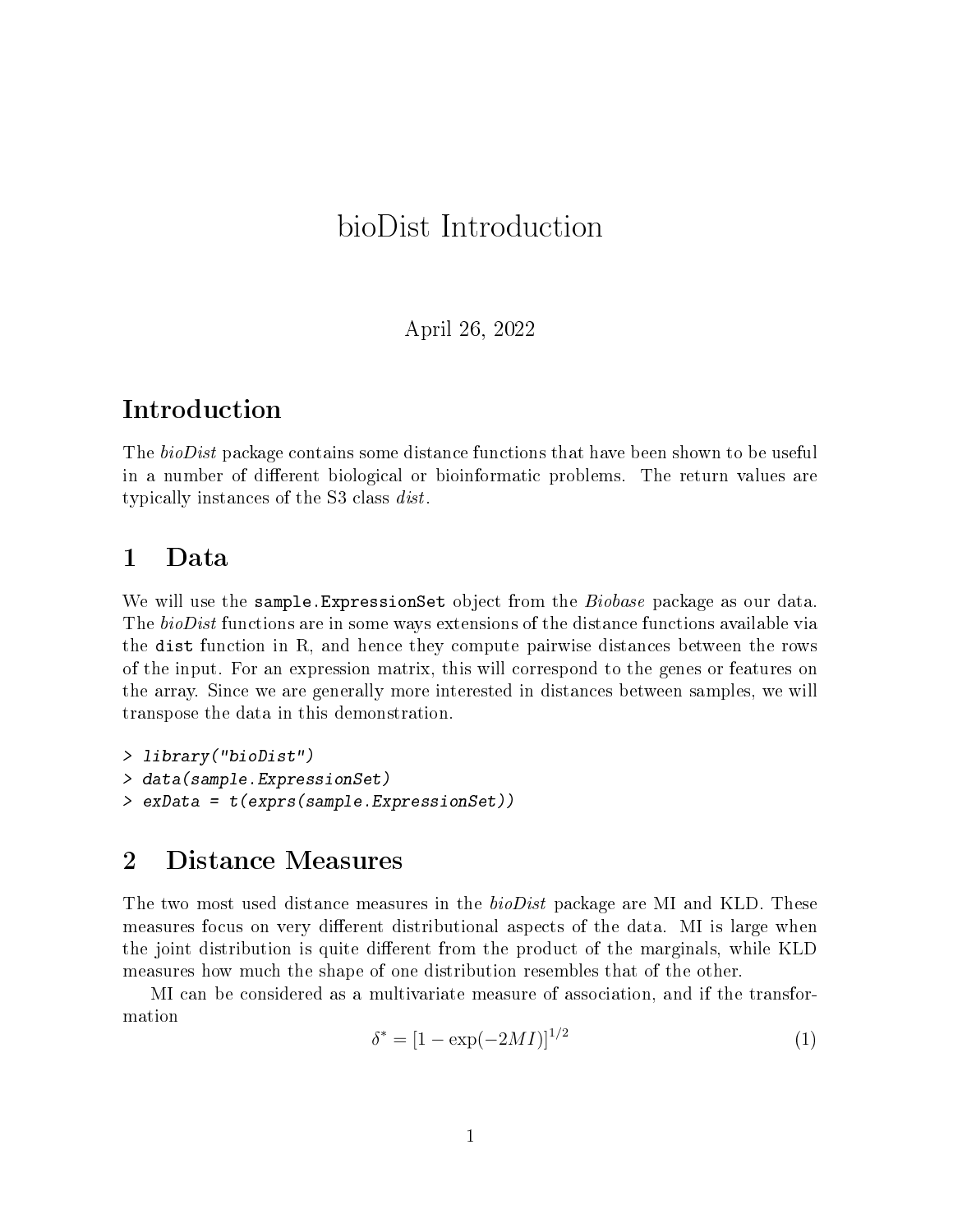is used, then  $\delta^*$  takes values in the interval  $[0,1]$  and can be interpreted as a a generalization of the correlation. We will make the further transformation to  $1 - \delta^*$  so that this measure has the same interpretation as other correlation-based distance measures.

There are two functions for computing mutual information distance measures: mutualInfo that computes the distance from independence and MIdist that computes the transformation in Equation [\(1\)](#page-0-0). We note that the computations are not terribly fast, and computing these distances on very large data sets is time consuming.

```
> s1 = MIdist(exData)
> s2 = as.matrix(s1)> dim(s2)
```
[1] 26 26

> r1 = mutualInfo(exData)

For KL distances, there is one implementation that uses binning, KLdist.matrix, and one that uses density estimation followed by numerical integration, KLD.matrix.

```
> kl1 = KLdist.matrix(exData)
> kl2 = KLD.matrix(exData, method="density", supp=range(exData))
```
The *bioDist* package also provides implementations of distances based on two other measures of correlation: Kendall's tau and Pearson's rho. In the examples below we will measure distance between genes, not between samples as was done in the first few examples. We will also restrict our analysis to the last 100 genes in the sample data in order to keep computing times low.

> eS = sample.ExpressionSet[401:500,] > tauD = tau.dist(eS, sample=FALSE) > sp = spearman.dist(eS, sample=FALSE)

To find a specified number of nearest neighbors, we will use a simple helper function called closest.top.

```
> f1 = featureNames(eS)[1]> closest.top(f1, sp, 3)
[1] "31699_at" "31710_at" "31696_at"
```